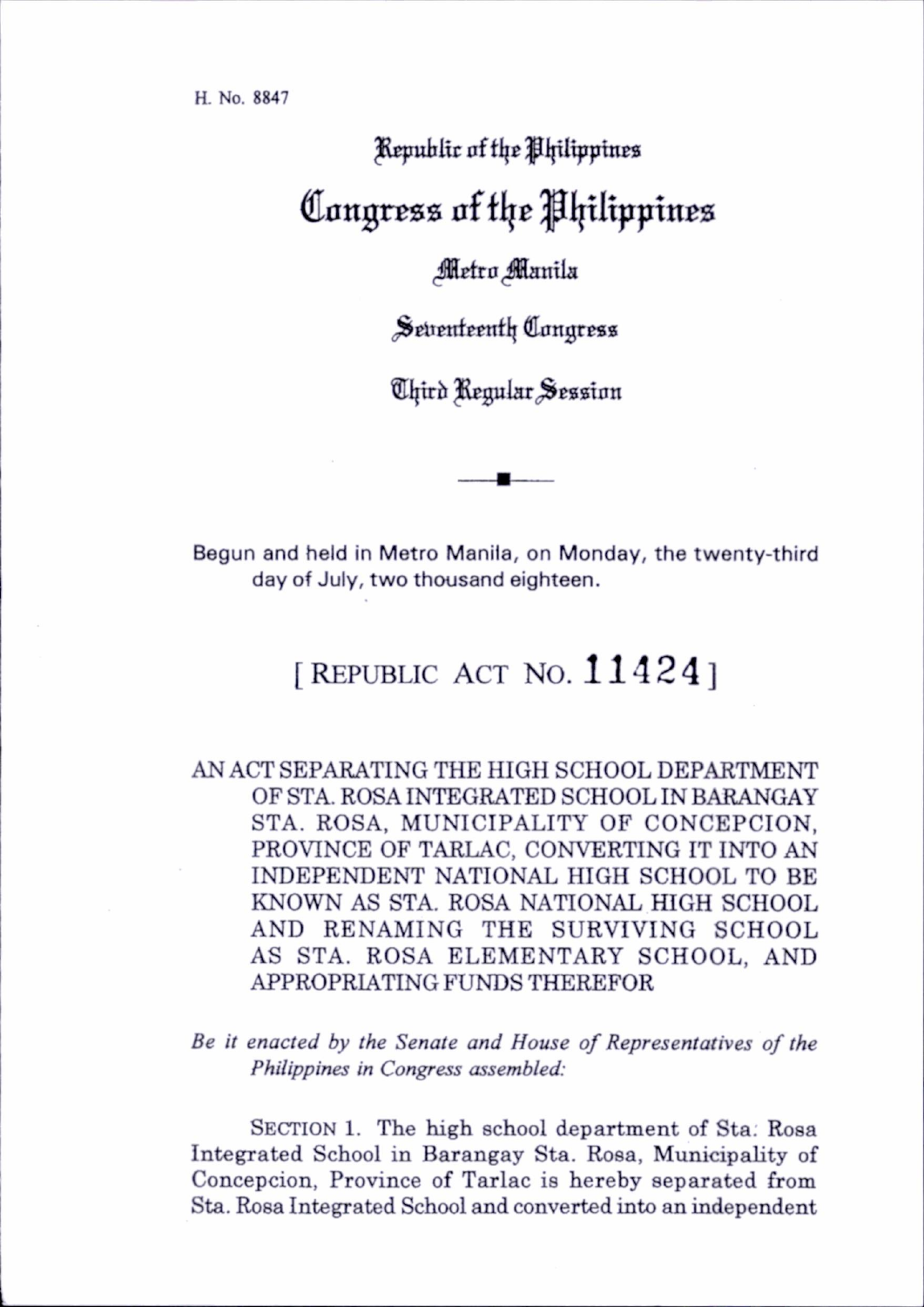national high school to be known as Sta. Rosa National High School. The surviving school, namely Sta. Rosa Integrated School, given that it will no longer have a high school department shall hereinafter be renamed as Sta. Rosa Elementary School.

Sec. 2. All personnel, assets, liabilities and records of the high school department of Sta. Rosa Integrated School are hereby transferred to and absorbed by Sta. Rosa National High School.

Sec. 3. The Secretary of Education shall immediately include in the Department's program the operationalization of Sta. Rosa National High School, the initial funding of which shall be charged against the current year's appropriation of the high school department of Sta. Rosa Integrated School. Thereafter, the amount necessary for the continued operation of the school shall be included in the annual General Appropriations Act.

Sec. 4. The Secretary of Education shall formulate the rules and regulations necessary to carry out the purpose of this Act within one hundred twenty  $(120)$  days after its effectivity.

Sec. 5. This Act shall take effect fifteen (15) days after its publication in the Official Gazette or in a newspaper of general circulation.

Approved,

VICENTE C President of the Senate

GLORIA MACAPAGAL ARROYO Speaker of the House of Representatives